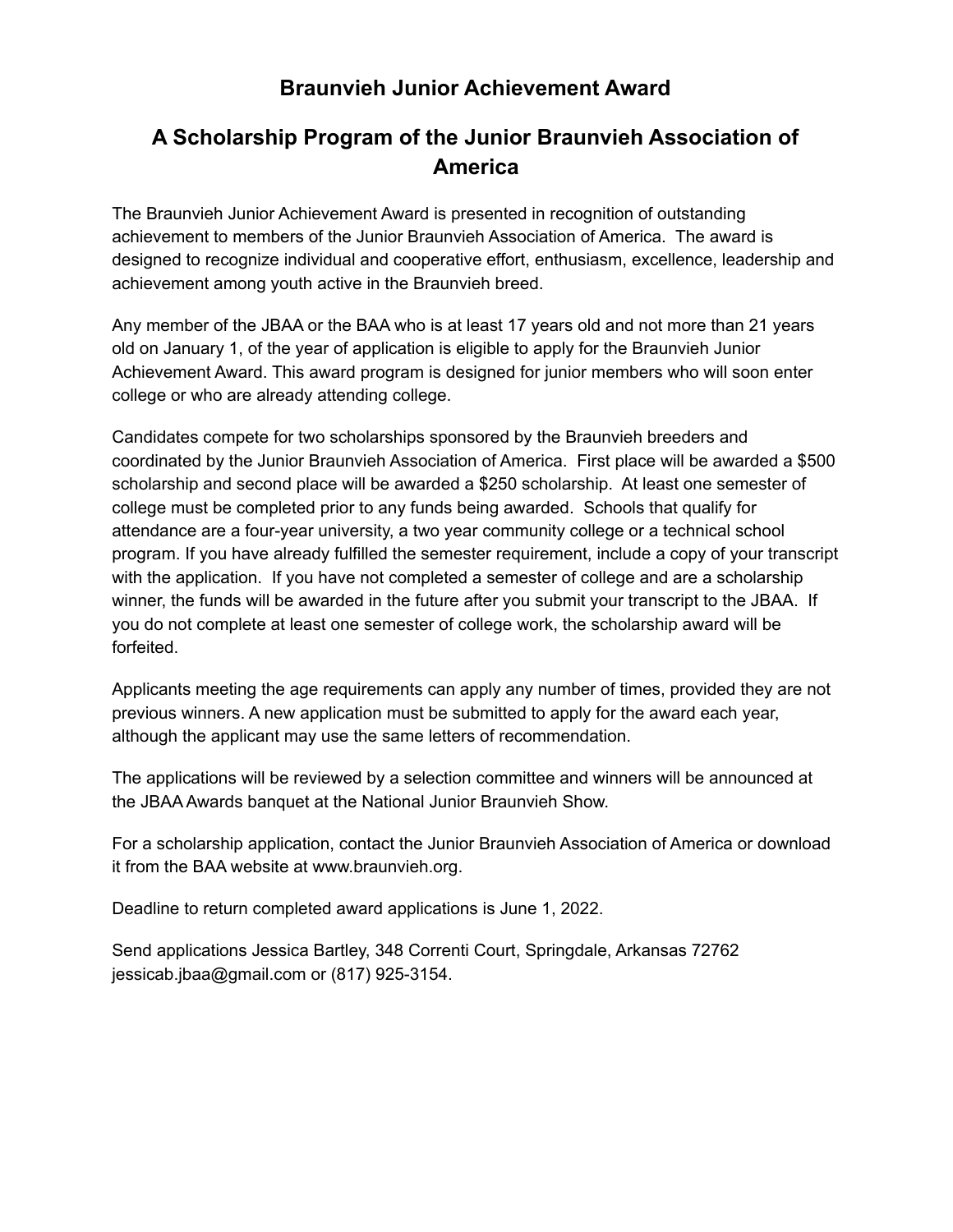### **Instructions**

All scholarship applications should be typewritten using a typewriter, word processor or computer to complete the application. The application should be in the same format as the official application. It may be reproduced on your computer.

For the application to be eligible for review for the scholarship award the application must include a copy of the most recent high school or college transcript. An unofficial fall semester transcript is acceptable.

Your application must include two letters of recommendation. The letters should include your association with the individual writing the recommendation and a candid evaluation of your abilities, background, character, strengths, weaknesses, etc. The recommendations may come from employers, teachers, ag leaders, junior advisors, pastors, etc. They may not include the applicant's parents. The letter of recommendation may be submitted directly to the Junior Braunvieh Association of America or submitted with the application. The recommendation letter should be postmarked on or before June 1<sup>st</sup> to be included with the application.

For the application to be eligible for review for the scholarship awards it must include:

- 1) Completed and signed application
- 2) Two letters of recommendation
- 3) Postmark by June 1st of the application year
- 4) Copy of most current high school or college transcript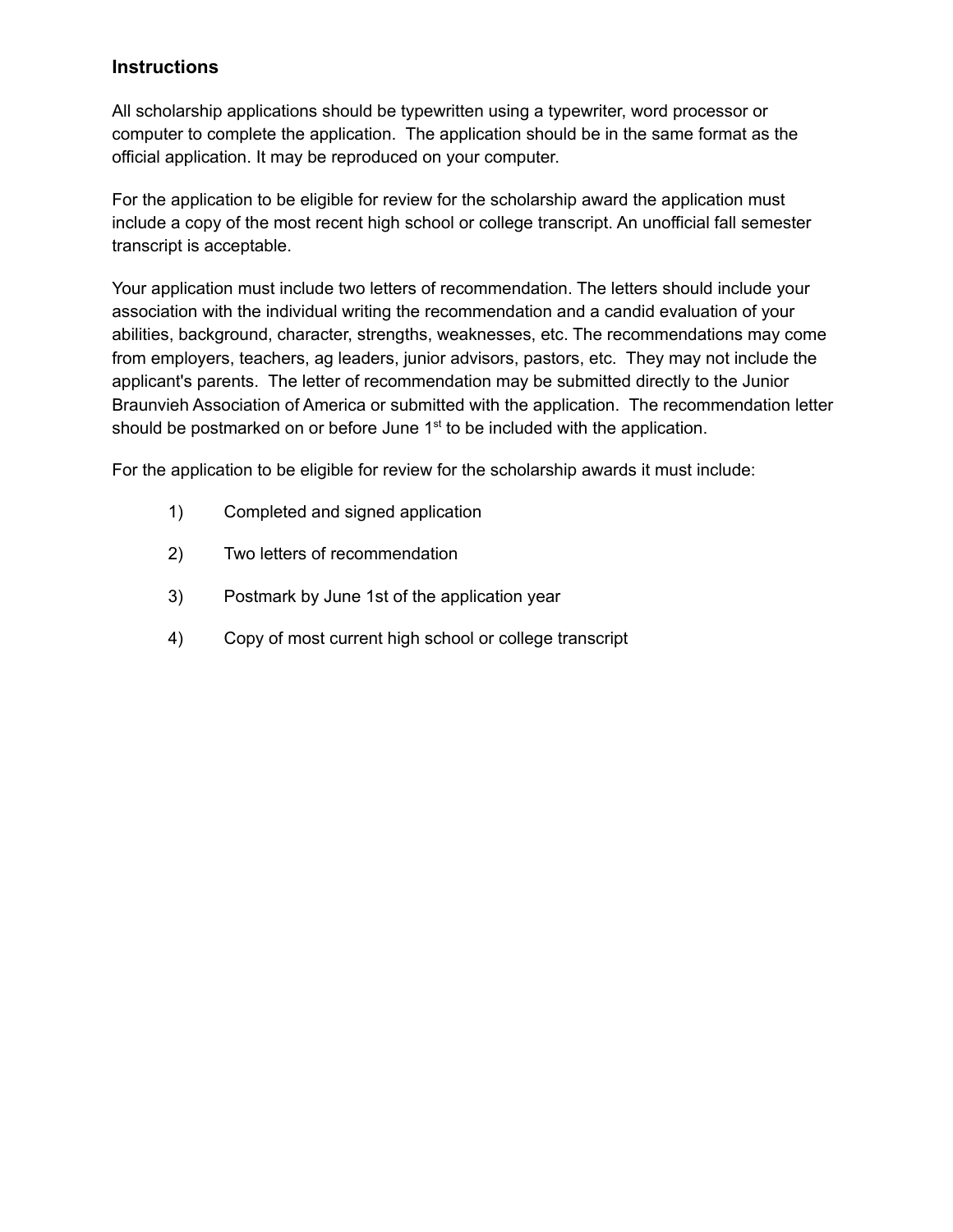# **Junior Braunvieh Achievement Award Application**

## **Biographical Background**

| Your School Address (if applicable) Manual Address (if applicable)                                 |  |  |
|----------------------------------------------------------------------------------------------------|--|--|
|                                                                                                    |  |  |
| Birthdate ____________________________Years in JBAA________________4-H ___________ FFA____________ |  |  |
| Name of High School Attended___________________Graduation Date__________________                   |  |  |
| Class Rank ______________________# in your class ______________HS GPA ___________                  |  |  |
|                                                                                                    |  |  |
| Projected Graduation Date ___________________                                                      |  |  |
| Major Area of Study _________________________                                                      |  |  |
| Years Enrolled __________________College GPA ___________________                                   |  |  |
|                                                                                                    |  |  |

How will you pay for your college tuition? (Explain any additional scholarships, parental assistance, work study, financial aid, personal income and work, projects.)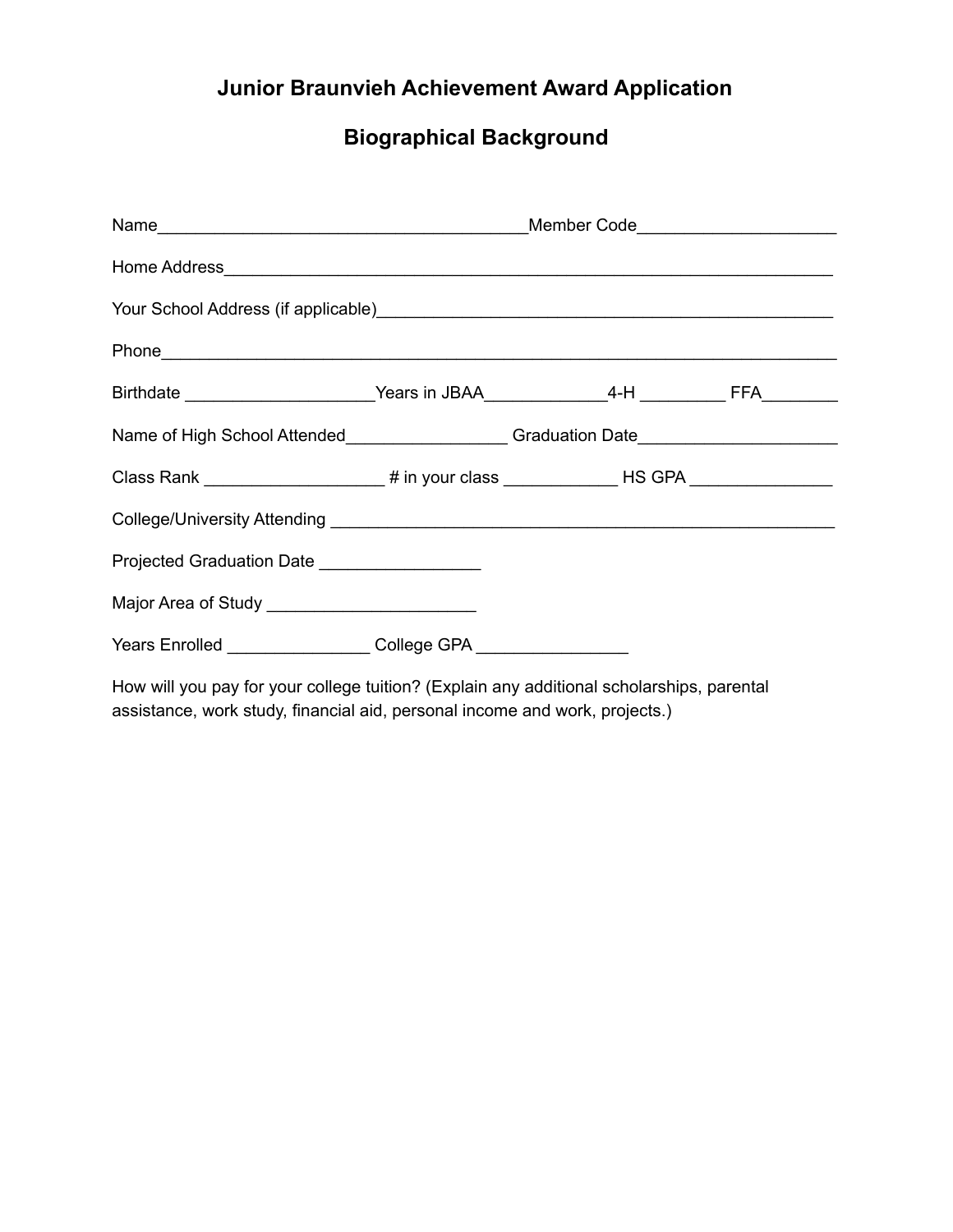### **Braunvieh Project/Activity Background**

Braunvieh Activities – Describe involvement, current and past. (Include leadership positions held, honors, and awards earned – national, state, regional, local, etc.)

How have you made a significant contribution to these Braunvieh Association Activities?

Give examples of how your personal Braunvieh accomplishments have helped others achieve.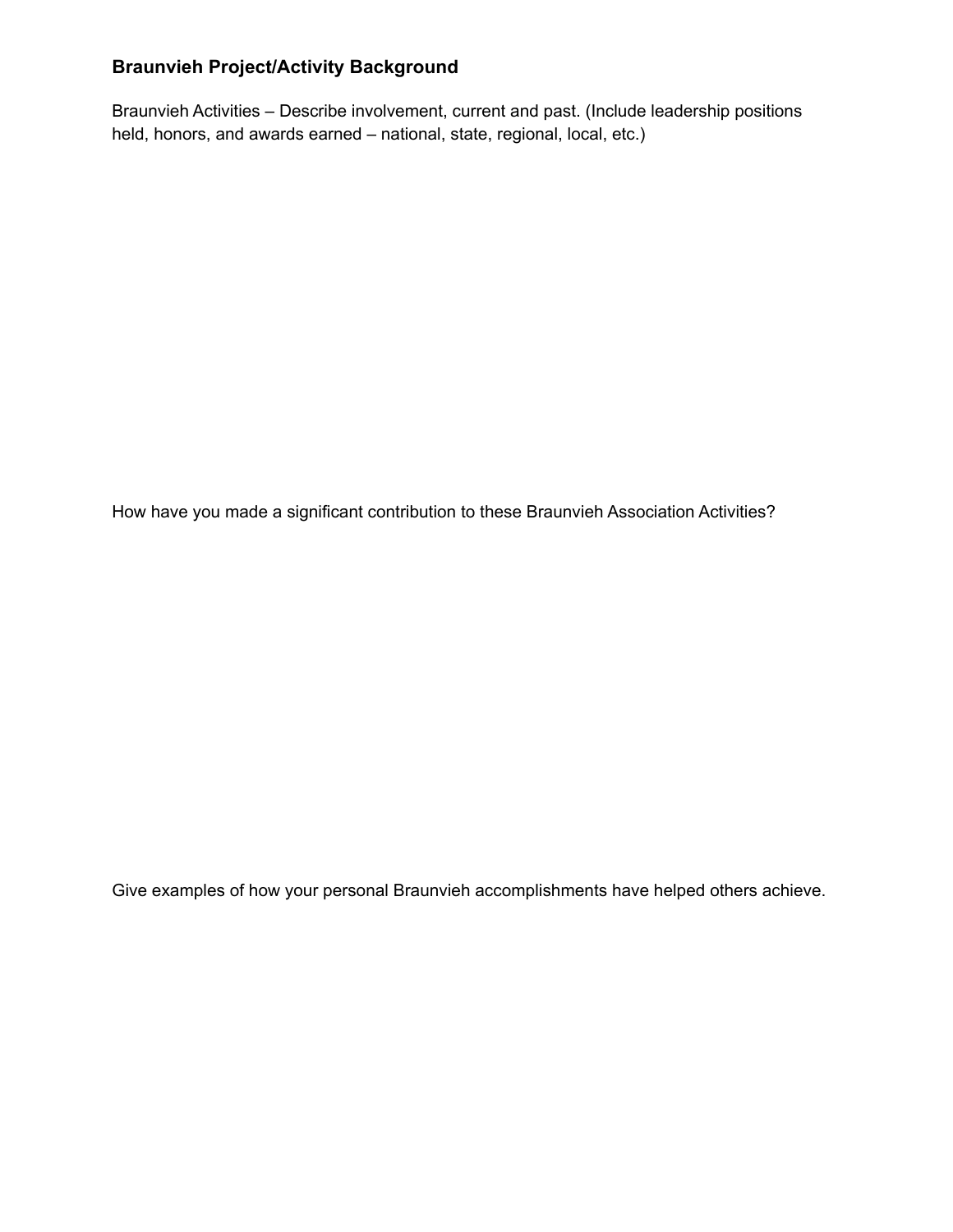### **Other Organizations and Activities**

Describe current and past involvement including leadership positions held, honors and awards, examples of how your accomplishments have helped others, as well as any significant contributions you have made to the organization for each of the following:

**4-H and FFA:**

**Agricultural/Professional Organizations**

**School Organizations:**